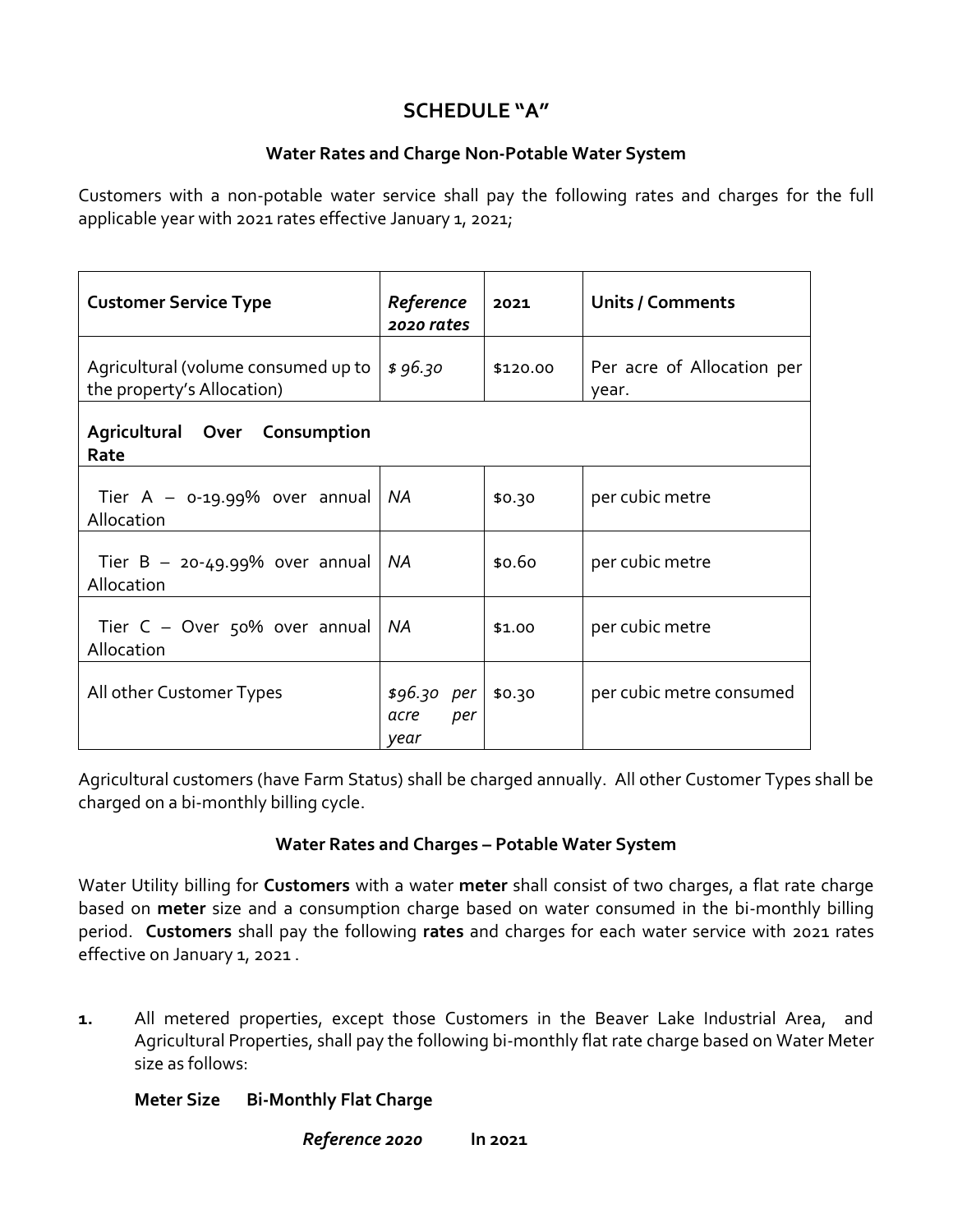| $5/8$ " (15 mm)          | \$27.66   | \$29.32   |
|--------------------------|-----------|-----------|
| 3⁄4" (20 mm)             | \$33.10   | \$29.32   |
| $1"$ (25 mm)             | \$43.44   | \$46.05   |
| $1\frac{1}{2}$ " (37 mm) | \$65.05   | \$68.95   |
| 2" (50 mm)               | \$104.83  | \$111.12  |
| $3''$ (75 mm)            | \$343.40  | \$364.00  |
| 4" (100 mm)              | \$468.57  | \$496.68  |
| 6" (150 mm)              | \$791.53  | \$839.02  |
| $8"$ (200 mm)            | \$1042.81 | \$1105.38 |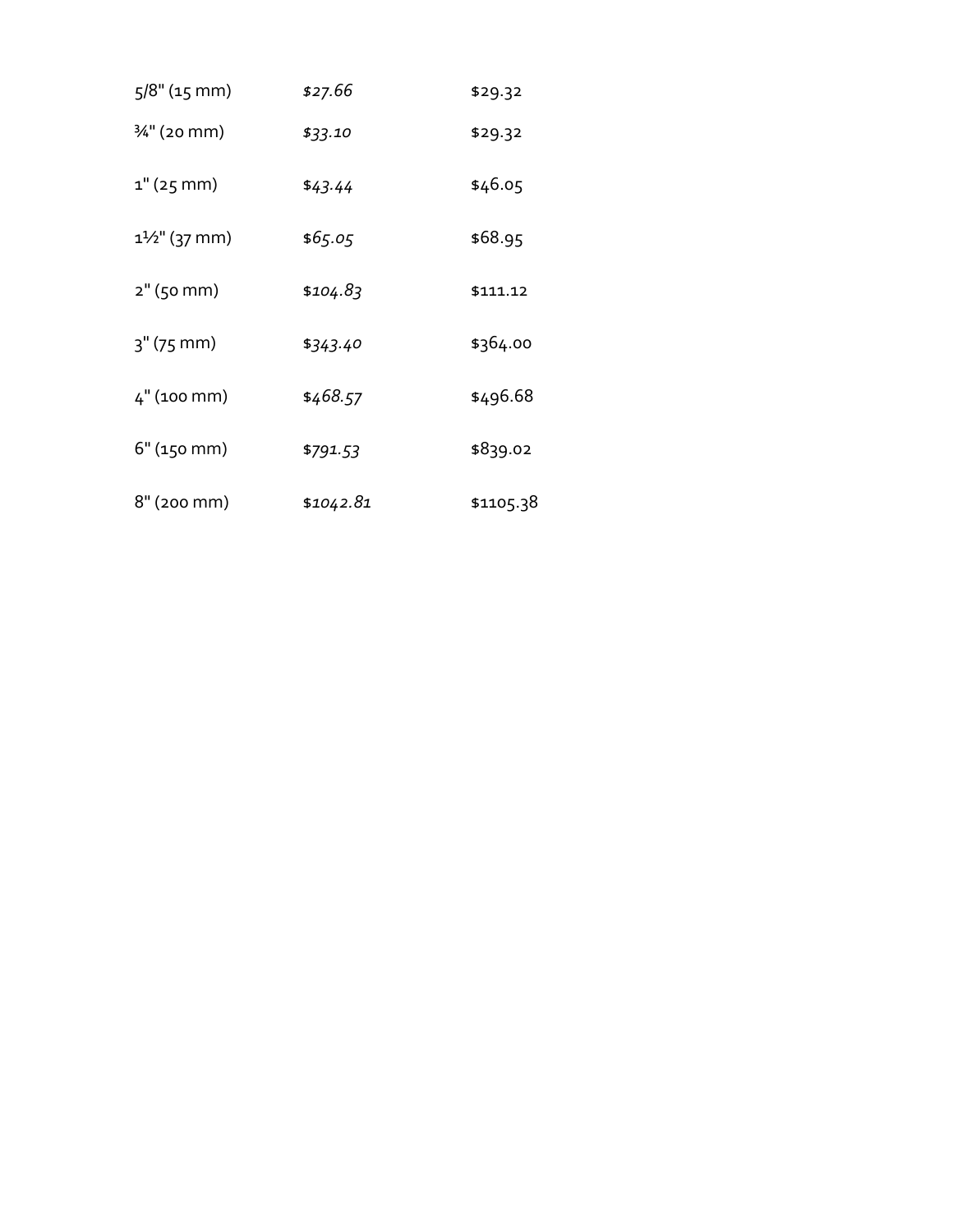Plus a consumption charge per cubic metre consumed bi-monthly according to the following table:

| Customer type - Metered                                                                | 2020 Reference | Jan 1, 2021 |  |
|----------------------------------------------------------------------------------------|----------------|-------------|--|
| <b>Single Family and Single-Family Strata</b>                                          |                |             |  |
| First 60 cubic metres                                                                  | \$0.473        | \$0.501     |  |
| Next 100 cubic metres                                                                  | \$0.636        | \$0.674     |  |
| Next 90 cubic metres                                                                   | \$0.964        | \$1.022     |  |
| Balance of cubic metres                                                                | \$1.930        | \$2.046     |  |
| All other Customer types                                                               |                |             |  |
| Multi-Family Residential Properties - 3 or more dwelling<br>units on a single property | \$0.473        | \$0.501     |  |
| Mixed Use properties                                                                   | \$0.536        | \$0.568     |  |
| Commercial, Industrial and Institutional                                               | \$0.546        | \$0.579     |  |
| Park                                                                                   | \$0.412        | \$0437.     |  |

#### **2. Beaver Lake Industrial Area Properties**

A combined bi-monthly flat rate charge plus a consumption charge for all properties within the Beaver Lake Industrial Area as follows:

#### **Meter Size Bi-Monthly Flat Charge**

|                          | 2020 Reference | In 2021  |
|--------------------------|----------------|----------|
| $5/8$ " (15 mm)          | \$22.38        | \$24.91  |
| 3⁄4" (20 mm)             | \$32.63        | \$24.91  |
| 1" (25 mm)               | \$43.35        | \$44.82  |
| $1\frac{1}{2}$ " (37 mm) | \$91.37        | \$86.56  |
| $2"$ (50 mm)             | \$147.39       | \$139.12 |
| $3''$ (75 mm)            | \$348.50       | \$353.17 |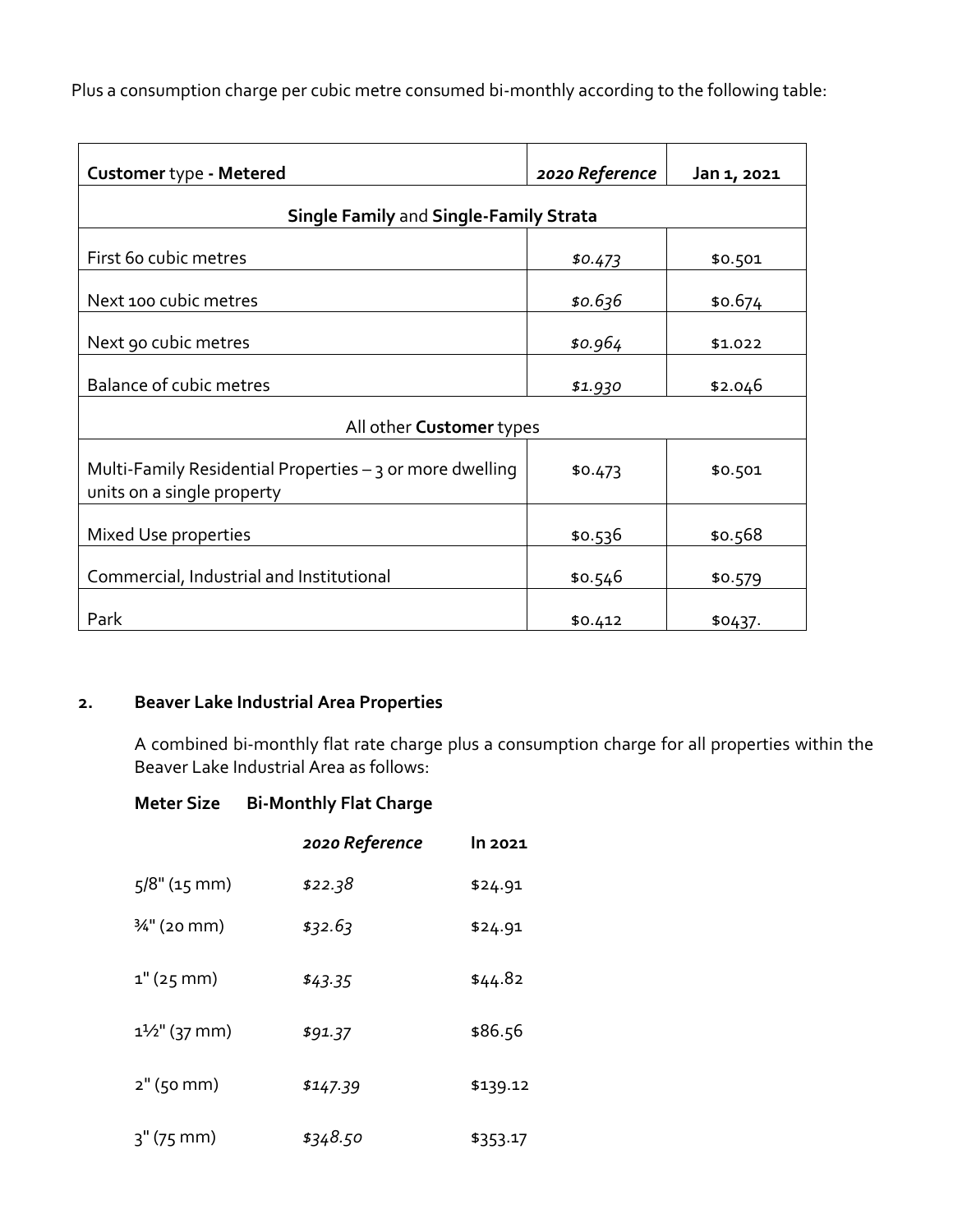| $4"$ (100 mm) | \$565.82  | \$549.33  |
|---------------|-----------|-----------|
| $6"$ (150 mm) | \$1192.66 | \$1105.05 |
| $8"$ (200 mm) | \$1452.04 | \$1366.17 |

Plus a consumption charge of \$0.408 per cubic metre for 2021 (2020 reference: \$0.331).

### **3. Agricultural Services**

|                                                                   | 2021     | Units / Comments                    |
|-------------------------------------------------------------------|----------|-------------------------------------|
| Agricultural (volume consumed up to<br>the property's Allocation) | \$120.00 | Per acre of Allocation per<br>year. |
| <b>Agricultural Over Consumption Rate</b>                         |          |                                     |
| Tier $A - 0.19.99\%$ over annual<br>Allocation                    | \$0.30   | per cubic metre                     |
| Tier $B - 20 - 49.99%$ over annual<br>Allocation                  | \$0.60   | per cubic metre                     |
| Tier $C -$ Over 50% over annual<br>Allocation                     | \$1.00   | per cubic metre                     |

For Agricultural Customers with only one potable service providing water for both irrigation as well as indoor domestic use an additional bi-monthly fixed fee of \$54.40 applies for 2021 to reflect the cost of domestic water supply and water quality enhancement fee and assumed consumption of 20 cubic metres per month.

#### **4. Fire Protection Use**

For **Fire Protection Use** a bi-monthly flat **rate** charge of \$62.34 for 2021 (2020 reference: \$58.81).

#### **5. Bulk Water Filling Station Use**

The cost of a card for use of the **Bulk Water Filling Stations** is \$20.00, non- refundable.

For **Bulk Water Filling Stations**, a consumption charge of \$1.02 for 2021 per cubic metre of water used (2020 reference \$0.96).

#### **6. Water Quality Enhancement Reserve Fund Contribution**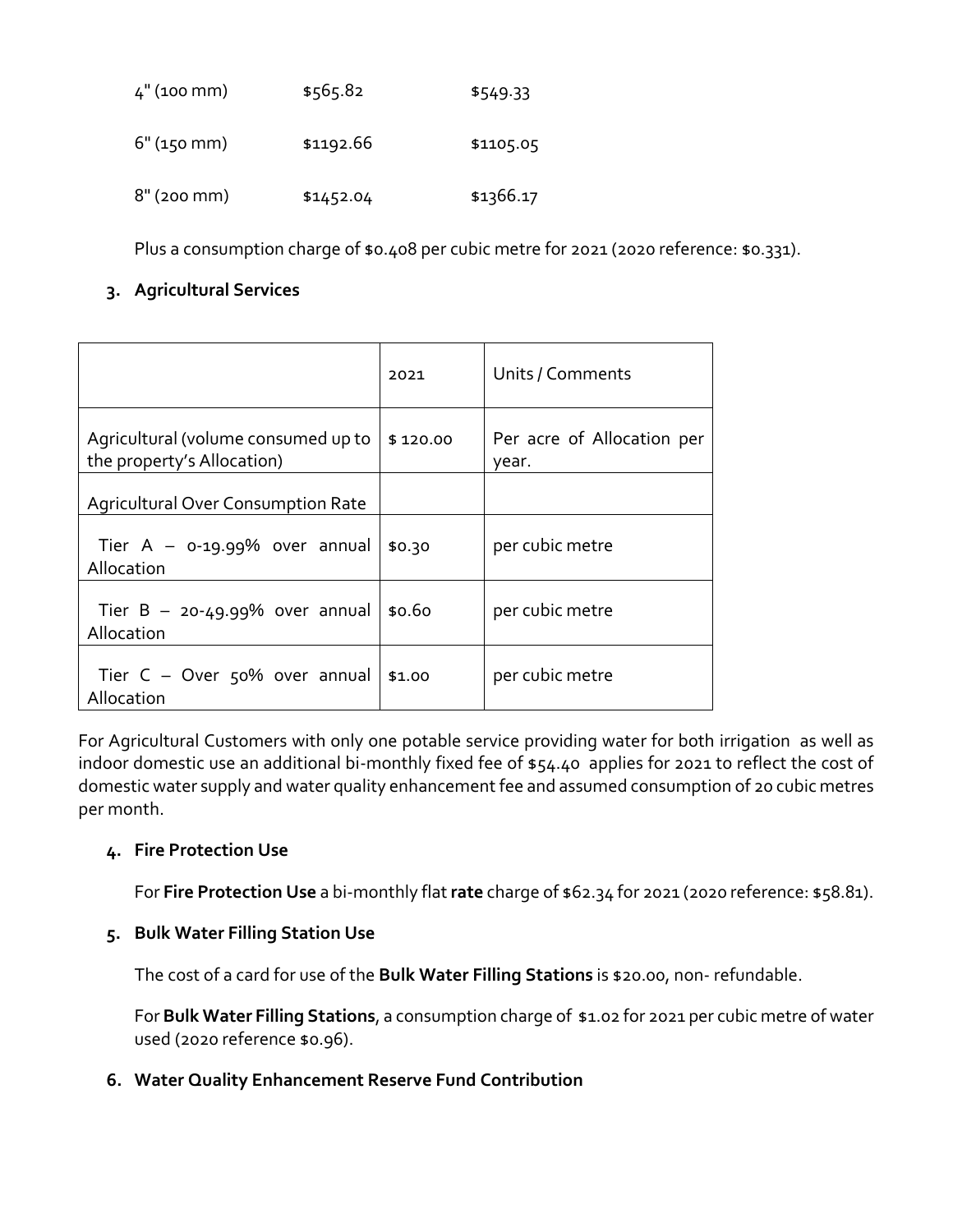All Customers, except those Customers in the Park, or Agricultural Property rate classes, shall pay an additional bi-monthly flat charge, as follows:

| <b>Meter Size</b> | <b>Bi-Monthly Flat Charge</b> |           |  |
|-------------------|-------------------------------|-----------|--|
|                   | 2020 Reference                | In 2021   |  |
| 5/8" (15 mm)      | \$17.06                       | \$17.06   |  |
| 3⁄4" (20 mm)      | \$17.06                       | \$17.06   |  |
| $1"$ (25 mm)      | \$35.06                       | \$35.06   |  |
| 11/2" (37 mm)     | \$77.35                       | \$77.35   |  |
| 2" (50 mm)        | \$125.21                      | \$125.21  |  |
| 3" (75 mm)        | \$293.28                      | \$ 293.28 |  |
| 4" (100 mm)       | \$400.47                      | \$400.47  |  |
| 6" (150 mm)       | \$676.39                      | \$676.39  |  |
| 8" (200 mm)       | \$891.12                      | \$891.12  |  |

#### **Water Rates and Charges – Both Potable and Non-Potable water systems**

#### **7. Temporary Use**

For Temporary Use of water during construction. The following rates and charges will apply beginning two months after approval of each New Construction Building Permit and end upon the first of either the installation of the Water Meter or the project is deemed complete as defined by the British Columbia Builder's Lien Act on:

Single Family residential properties a flat charge of \$45.47 bi-monthly for 2021 (2020 reference: \$42.90)

For non-residential properties and Multi-Family Residential properties a bi-monthly flat charge of \$121.26 for 2021 (2020 reference: \$114.40).

For Projects deemed to be complete as defined above and that do not have a Water Meter then rates will be twenty (20) times the applicable Temporary Use rate.

#### **8. Manual Read fee**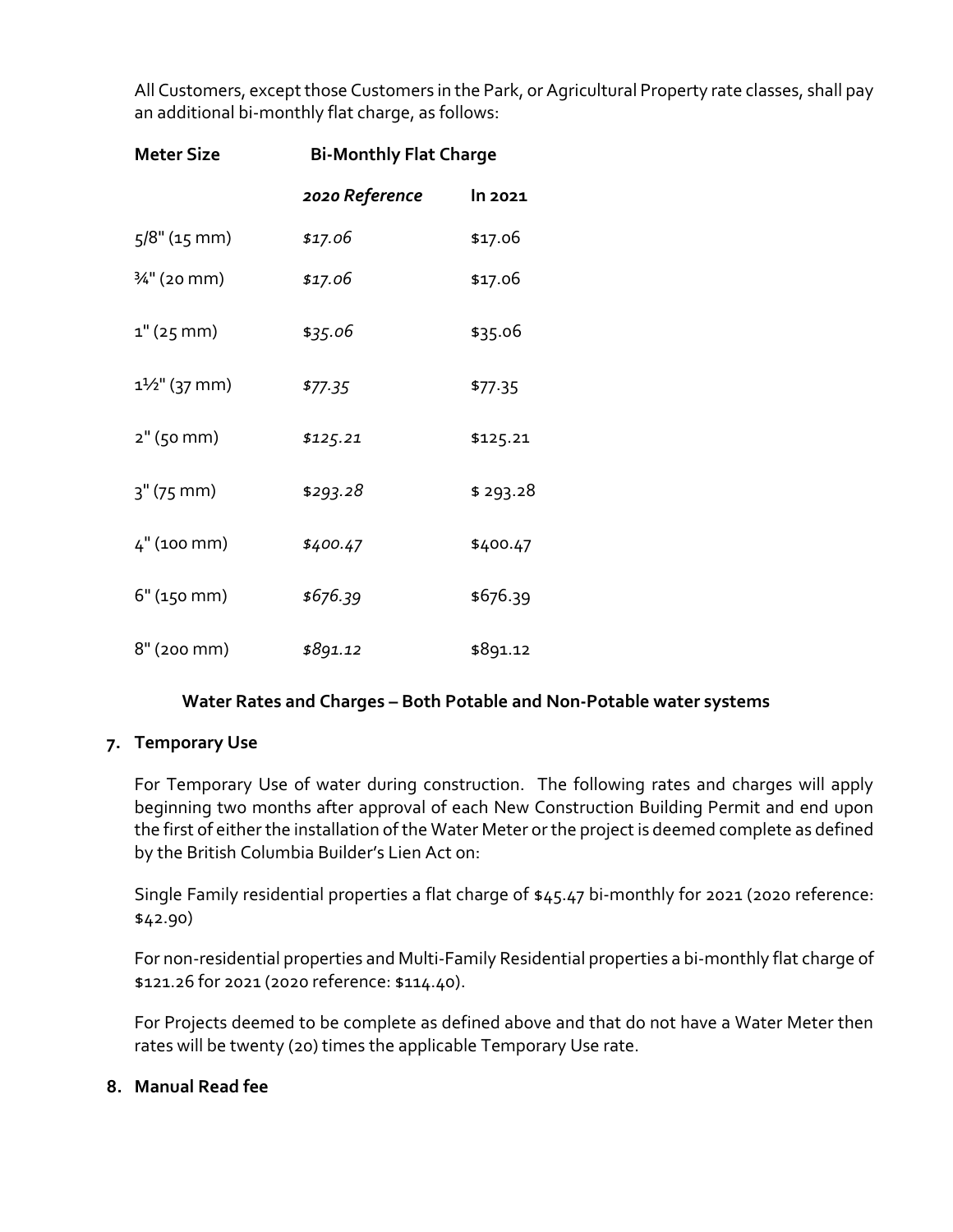Properties that choose to have their meter read manually, where the option to have the meter read remotely has been provided or requested by the City shall pay a fee of \$40.00 per billing period. These customers acknowledge that in choosing to have their meters read manually that there will be no adjustment for the cost of water lost because of a water leak on their property.

## **SCHEDULE "B"**

## **Water Meter Fees and Service Charges**

#### **1. Water Meter Fees**

**Customers** shall pay a **Water Meter** Fee at the time of application for water service as follows:

| <b>METER TYPE</b>                |             |             |            |
|----------------------------------|-------------|-------------|------------|
| <b>Meter Size</b>                | Standard    | Turbine     | Compound   |
| $5/8" \times 3/4"$ (residential) | \$535.14    |             |            |
| 3/4" (commercial)                | \$535.14    |             |            |
| 1" (commercial)                  | \$644.77    |             |            |
| 1.5" (commercial)                |             | \$1,866.25  | \$2,506.53 |
| 2" (commercial)                  |             | \$2,160.50  | \$2,854.41 |
| 3" (commercial)                  |             | \$2,600.63  | \$3,513.35 |
| 4" (commercial)                  |             | \$4,652.48  | \$5,722.98 |
| 6" (commercial)                  |             | \$8,185.42  | \$9,887.69 |
| 8" (commercial)                  |             | \$13,198.32 |            |
| 4" Fire line                     | \$12,257.02 |             |            |
| 6" Fire line                     | \$16,207.69 |             |            |
| 8" Fire line                     | \$23,770.98 |             |            |

The **Water Meter** Fee for commercial meters includes the following components as applicable to each meter setting: specified meter, companion flanges, strainer, gaskets, bolts, remote reading device and connecting cable all supplied and owned by the **City**.

The **Water Meter** Fee for commercial meters does not include the following: master control valve on service inlet and meter isolation valve downstream of meter, pressure reducing valve(s) (PRV's), pressure